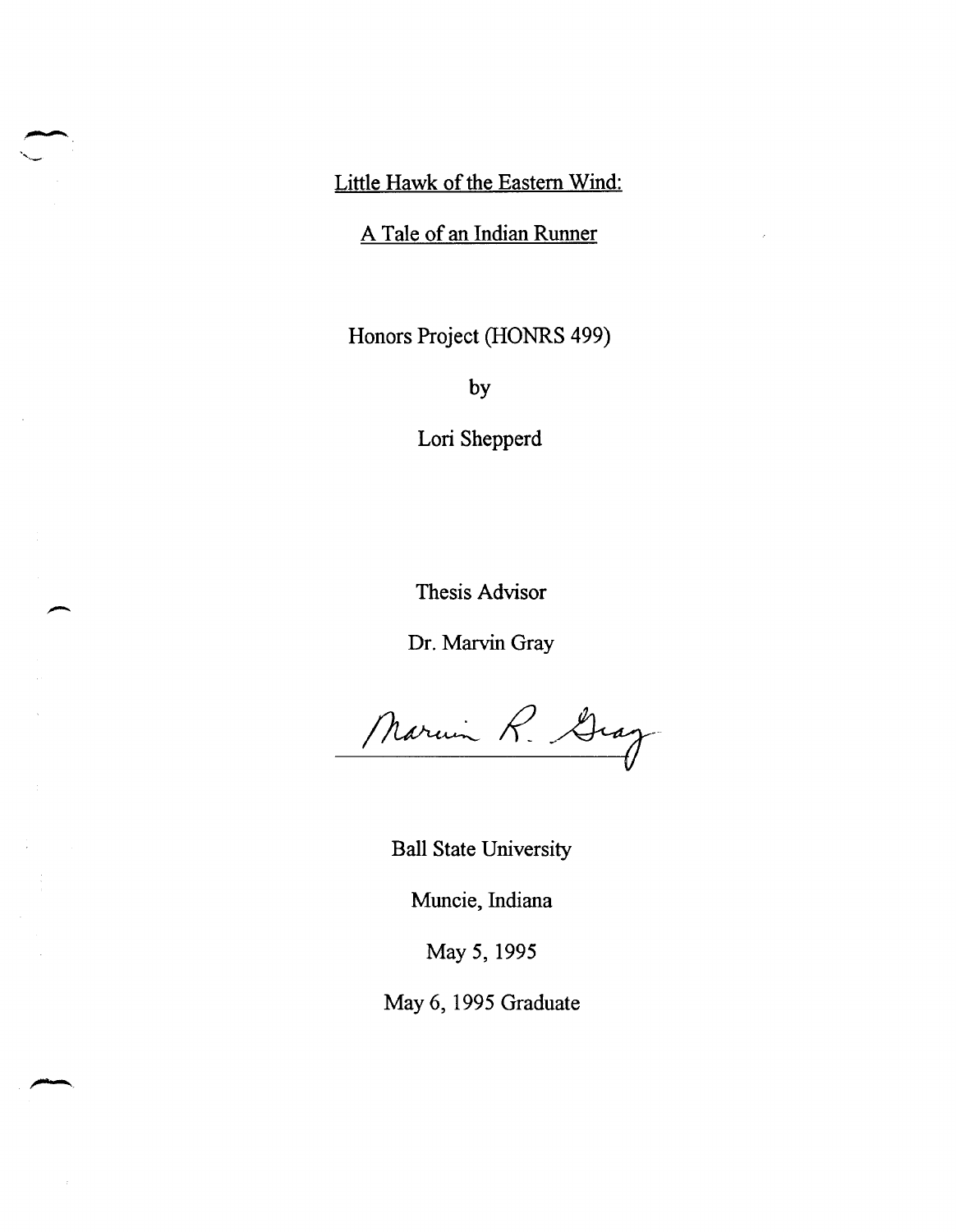# **ABSTRACT**

 $\mathcal{S} \rho$ icio

. '

,.-

 $\begin{array}{c} \rule{0pt}{2ex} \rule{0pt}{2ex} \rule{0pt}{2ex} \rule{0pt}{2ex} \rule{0pt}{2ex} \rule{0pt}{2ex} \rule{0pt}{2ex} \rule{0pt}{2ex} \rule{0pt}{2ex} \rule{0pt}{2ex} \rule{0pt}{2ex} \rule{0pt}{2ex} \rule{0pt}{2ex} \rule{0pt}{2ex} \rule{0pt}{2ex} \rule{0pt}{2ex} \rule{0pt}{2ex} \rule{0pt}{2ex} \rule{0pt}{2ex} \rule{0pt}{2ex} \rule{0pt}{2ex} \rule{0pt}{2ex} \rule{0pt}{2ex} \rule{0pt}{$ 

As the culmination of my experience in the Honors College, my senior honors project proved to be an outstanding opportunity. I was able to explore an area in which I have always had great interest, that of the Native American culture, and relate it to my major, exercise science, by concentrating on the tradition of running in the Native American Indian culture. I thoroughly enjoyed my research on this subject and it allowed me to broaden my scope of knowledge.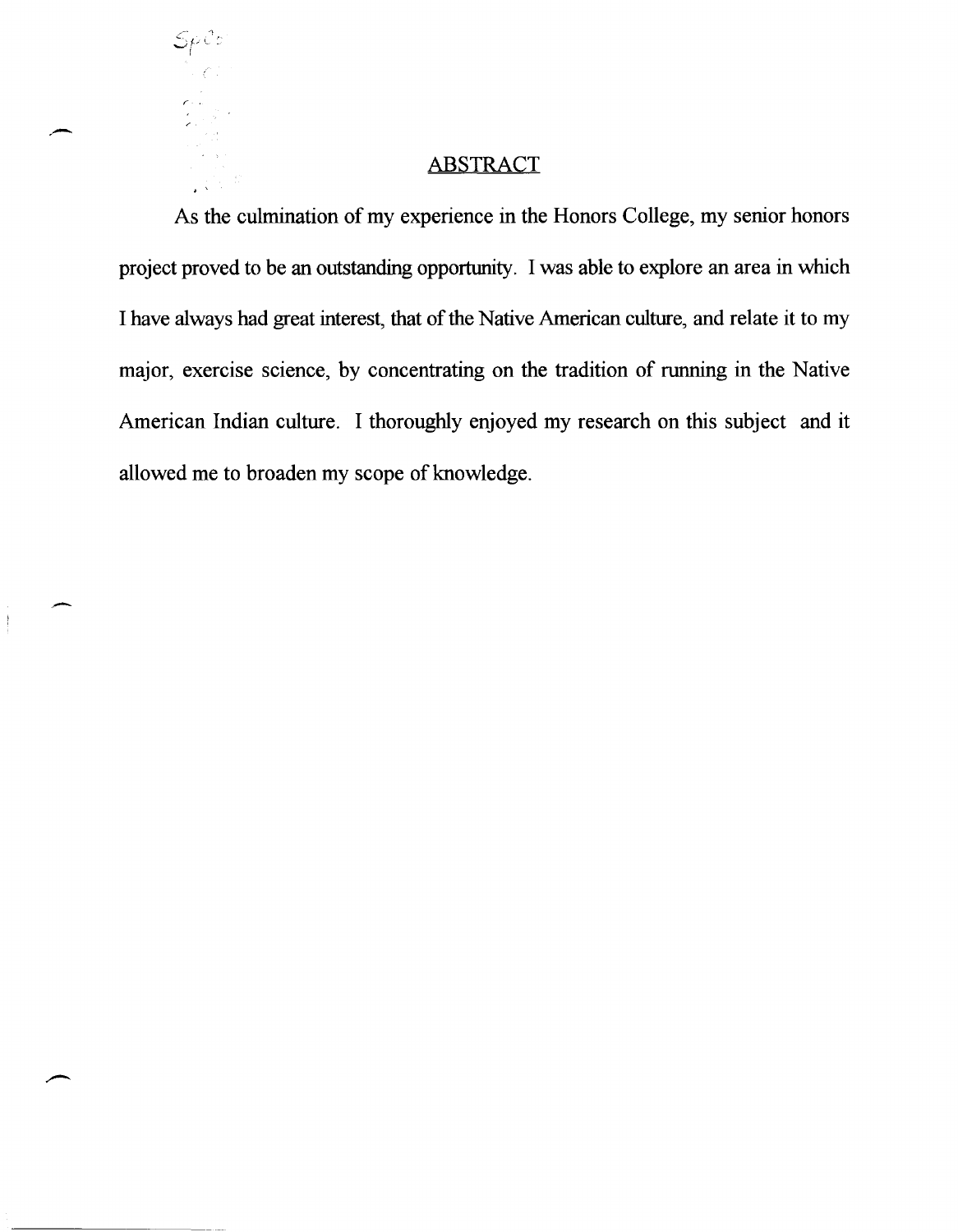### FOREWORD

-

-

Native American Indian culture has always been of great interest to me. I am intrigued by their traditions, customs, and way of life that revolves around nature and the environment. As an exercise science major, I chose to focus on an aspect of the Indian culture related to sport or exercise. The tradition of running in the Indian culture has a rich history and stood out as a promising research topic.

For my senior internship, I traveled to Albuquerque, New Mexico. This opportunity was a wonderful experience and, being in the "heart" of Indian reservation land, provided a wealth of information for the paper. The state of New Mexico provides a scenic backdrop for Indian running, graced with vast desert land and majestic mountains. In Albuquerque, the Sandia mountain range is situated as the eastern border of the city. The trail that traverses the entire height of the mountain is called La Luz Trail. A popular site for hiking and mountain get-aways, La Luz also serves as a training site for many Indian runners.

The tradition of running is still very strong in the Indian culture. Men and women, young and old, carry on the cultural heritage through generations of runners, running on high school teams, in marathons, or just for recreation. One such runner,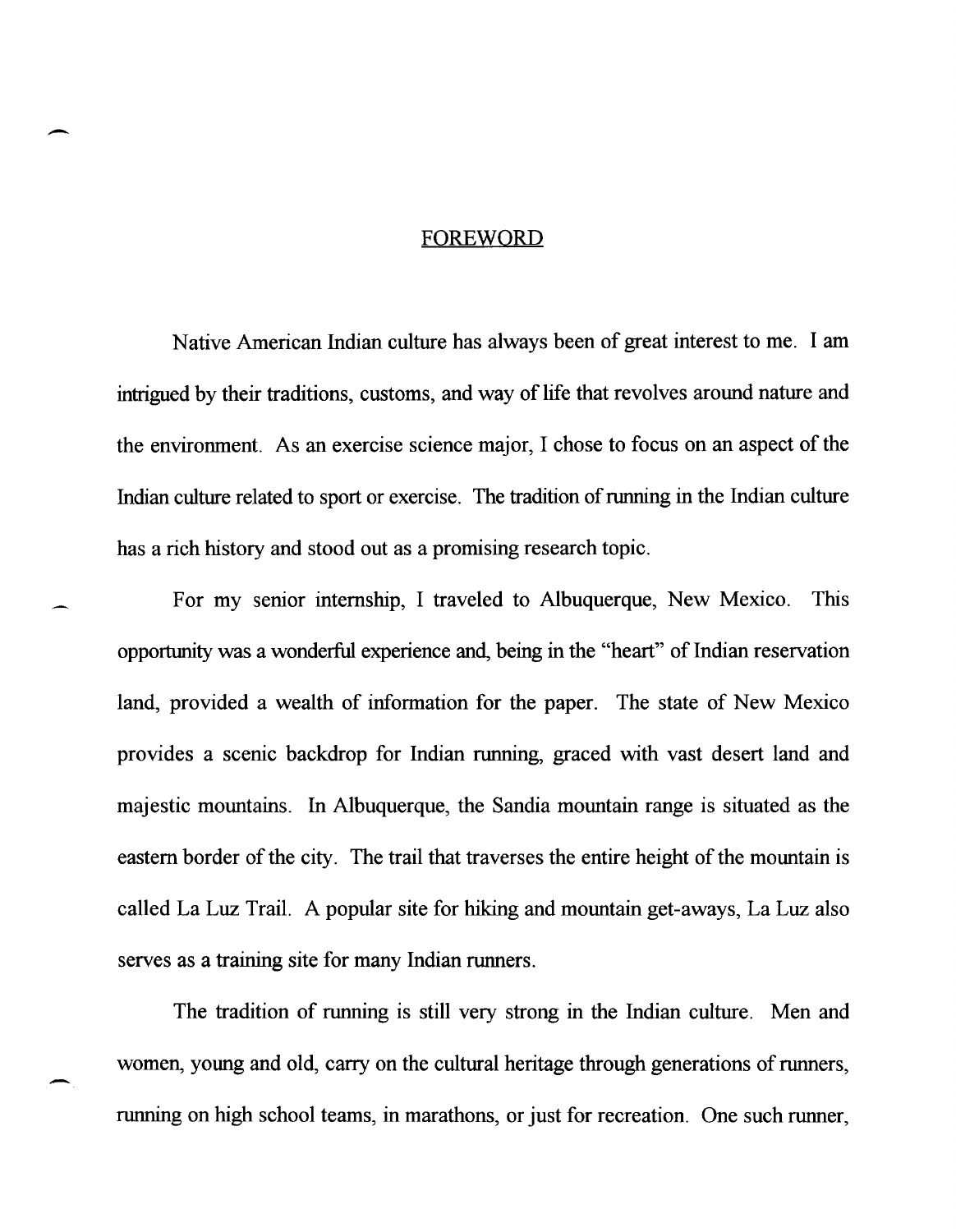a high school junior from Gallup, New Mexico, holds many records and is currently ranked among the top five cross-country runners in the nation.

Inspired by both my personal experiences in Albuquerque and by the story of the Gallup high-school runner, I chose to prepare my project in the form of a short story. Because the Indian tradition of running is a very mystical and spiritual experience, it would be difficult to express the powerful feelings and events in traditional thesis form. This story, therefore, allows the reader the chance to actually experience the Indian spirit and connection with nature. Written as a fictional tale, it incorporates several legends and myths that have been passed down among the Native American tribes. These legends and tales will be quoted in the story, as they are very close translations from the referenced material. I believe that footnoting these tales distracts from the overall impression of the story, and I chose accordingly to credit the bibliographical sources from which they were drawn. Though these sources will not be individually cited, an overall bibliography will include all of the sources.

The setting of the story is in Albuquerque, with the mountain being Sandia and the characteristics of the main character being drawn from the Gallup runner and other Indian runners I was fortunate enough to speak with in New Mexico. The main character is a member of the Navajo tribe, as is the runner from Gallup. Having hiked the La Luz trail, I was able to incorporate many of my own images and reflections from the mountain. The time period is the present, and many internal conflicts involving the

--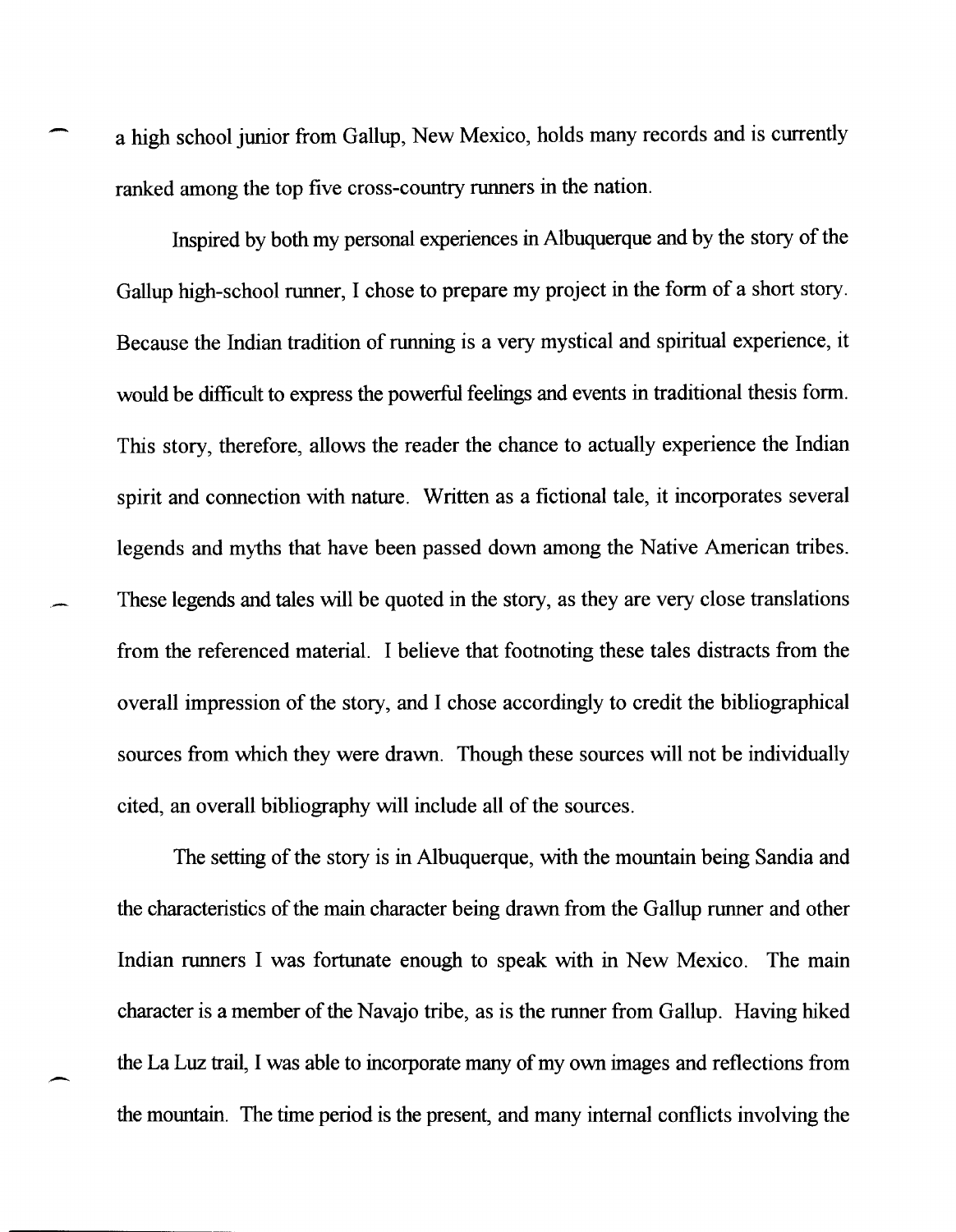modem changes that tribal members face have been incorporated into the storyline.

A video accompanies my creative story. Produced with a documentary approach, it provides a broad overview of the topic. The video is intended as a support mechanism for the paper. It includes interviews with Indian runners and history about the Indian culture and the integration of running into Native American life. Having never worked on video production before, I chose to attempt this part of my project as a new challenge.

I leave to the reader the privilege of experiencing the full realm of Indian running. It is a rich and exciting part of the Native American culture, and I have thoroughly enjoyed my research on this subject.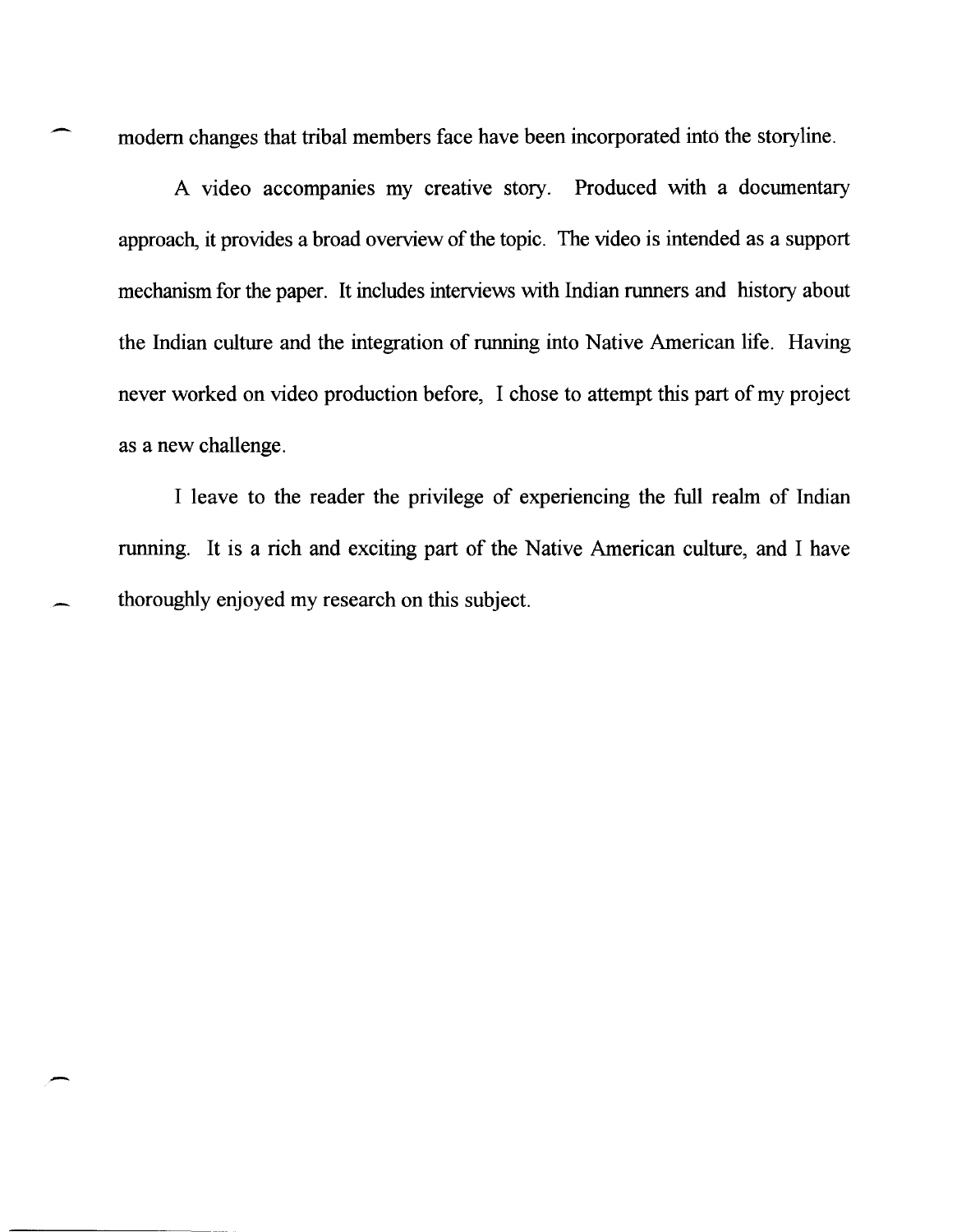### Little Hawk of the Eastern Wind:

-

-

### A Tale of an Indian Runner

The early morning air drifted through the open window, floating across the room like a beckoning. The glow of the dawn hinted that the sun would soon rise, casting a red shadow over the land. Hawk rose silently from his slumber, feeling his lungs stretch as he inhaled the morning air. He quickly dressed, preparing for his daily run. First, he slipped into his running shorts, a favorite pair he had owned since high school. Then, he added the intricately beaded traditional skirt his mother had made for him. Hawk never ran without the skirt--it always seemed to bring him good fortune. Last, he pulled on his trusty running shoes. They had carried him across many miles, and he felt sure they would travel many more. As he walked out of the house, he gently lifted the small leather pouch from its hanger by the door. The pouch had been passed down through Hawk's family, and showed wear from many years of use. From his greatgreat grandfather, Swift Elk, to his great-grandfather, Coyote of the Woods, to his grandfather, Fox Running, to his father, Soaring Eagle, and [mally, to him, Little Hawk of the Eastern Wind, it had become a necessary part of the running outfit. This pouch was the most prized of all Hawk's possessions. It held inside the tradition of his family, the tradition of his tribal culture, the tradition of running. Hawk often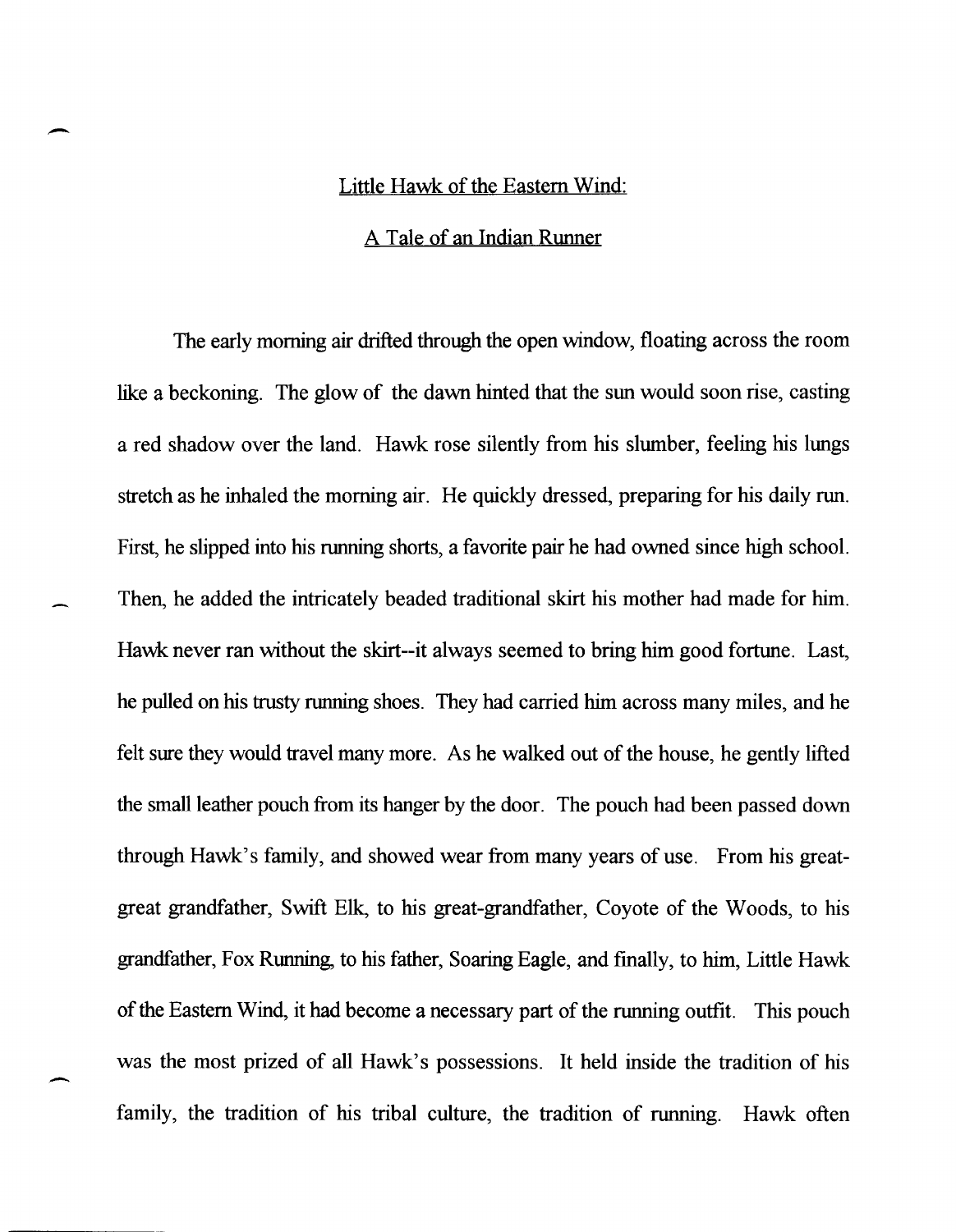wondered, if the pouch could talk, what great tales and mystical stories it would tell. And he wore it at his side on every run he made.

-

-

Hawk took another deep breath in the crisp morning air. He began to stretch and prepare for his dawn run. Like always, he would run east toward the mountain. An ancient Navajo belief inspired him to run in the early morning. His people believed that waking before dawn and running toward the sun as it ascended in the east would bring strength and good fortune. The spirits would bestow those qualities upon the runner and bless him throughout the run. Hawk remembered how, as a young boy, he would be awakened by his father, and how the two of them would run in the Navajo tradition toward the rising sun. Grandfather had said the Talking God, the "grandfather of the Gods," would come around in the morning, knock on the door, and say, "Get up, my grandchildren, it's time to run, run for health and wealth."

Traveling on rainbows and sunbeams from his home in the com pollen, there was something of the Zen master about the Talking God. He would communicate only by gestures. He was known to encourage those he guided toward self-fulfillment and the Navajo ideals of enterprise, courage, and quick mind. Running helped to root those virtues and direct one towards an industrious life. This was a ritual Hawk had continued, even after his father's death. And perhaps now, it meant more to him than ever before.

2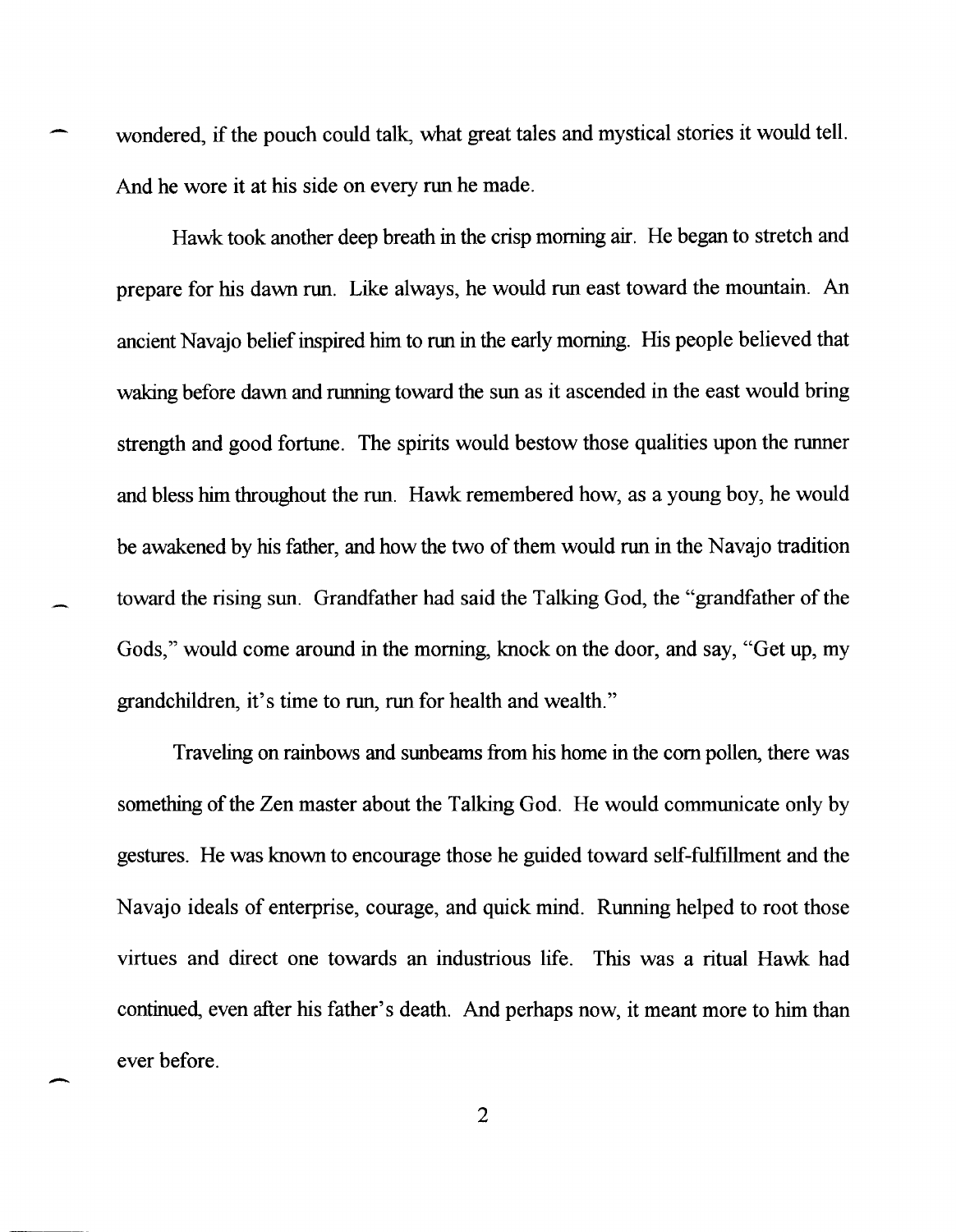Although many in his tribe had distanced themselves from tradition, Hawk still seemed to be drawn to the powerful and cultural and spiritual beliefs of his people. He admired the courage of his ancestors and was often awe-struck by tales of their spiritual experiences. Hawk was an Indian of the "old way" in his heart, but the drudge of every-day life seemed to force him to conform to the white-man's world. When he ran, he could escape that world, and it was then that he felt closest to his heritage and most in touch with his spirit.

The sun had just begun to peek over the edge of the horizon when Little Hawk of the Eastern Wind jogged away from the reservation. "Ooooooo-waaaaay-witchawatcha." Hawk bellowed out the ritual yell, just as his grandfather had taught him. He would do this two more times during the run, and once more at the culmination, when he stopped at the top of the mountain. The breeze blew gently through his silken black hair, and the sound of his footsteps blended melodiously with the chirping of the birds. His calm stature and serious countenance gave no indication of the invigorating excitement that he was experiencing. He always felt it when he ran, from the time he was just a small boy. The emotions were just too great for words, the closeness to the elements, the oneness with the animals, the merging with the winds. As Hawk watched a rabbit dart across in front of him, his grandfather's words echoed in his mind: "My boy, the gods and the animals ran long before Indian men and women ever did.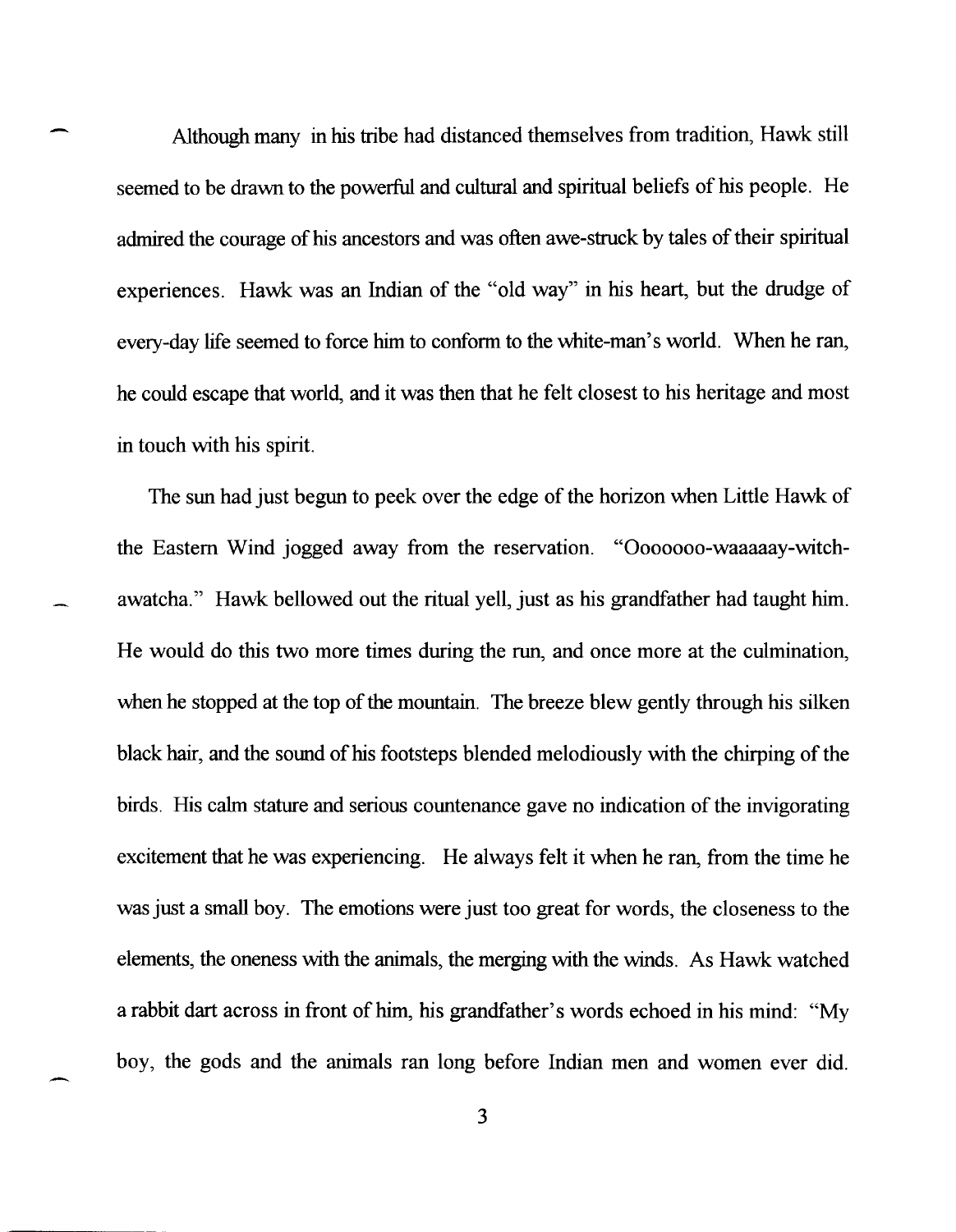Thereafter the gods told our people to do it, and the animals showed us how."

To Hawk's grandfather, and to the Navajo people, running meant joining in the motion which is at the heart of life itself. The Navajo people believed everything was in a "ceaseless motion;" they recognized a positive identification between running, motion, and the life force. As Hawk approached the trail that would lead him up the mountain on his journey to an elevation of over 10,000 feet, he felt his legs become lighter. The drumming rhythm of his feet became a steady noise in his head, beating over and over. The musical jingling of the beaded skirt created a sweet song in his mind. He began to blend into his surroundings, to feel as if he were the breeze itself. He swiftly moved along the narrow mountain path, feeling lighter with each step. His feet melted into the land, and his arms felt as if they were the wings of a great bird. He began to be hypnotized by the repetitious beat of his graceful footsteps. He ran with the wind, and he allowed it to carry him. His mind began to drift as he remembered tales that his grandfather had told him ... tales of the great courier runners ... tales of great races...tales of his people....

The stories of Indian running dated back, for some, to the beginning of time. Mythical races decisively separated men from animals. In the time when men could converse with animals, a great race was run from Devil's Tower, North Dakota to Wyoming's Grand Tetons. In the relays, the hawk pulled away in the last lap, landing

 $\overline{\phantom{a}}$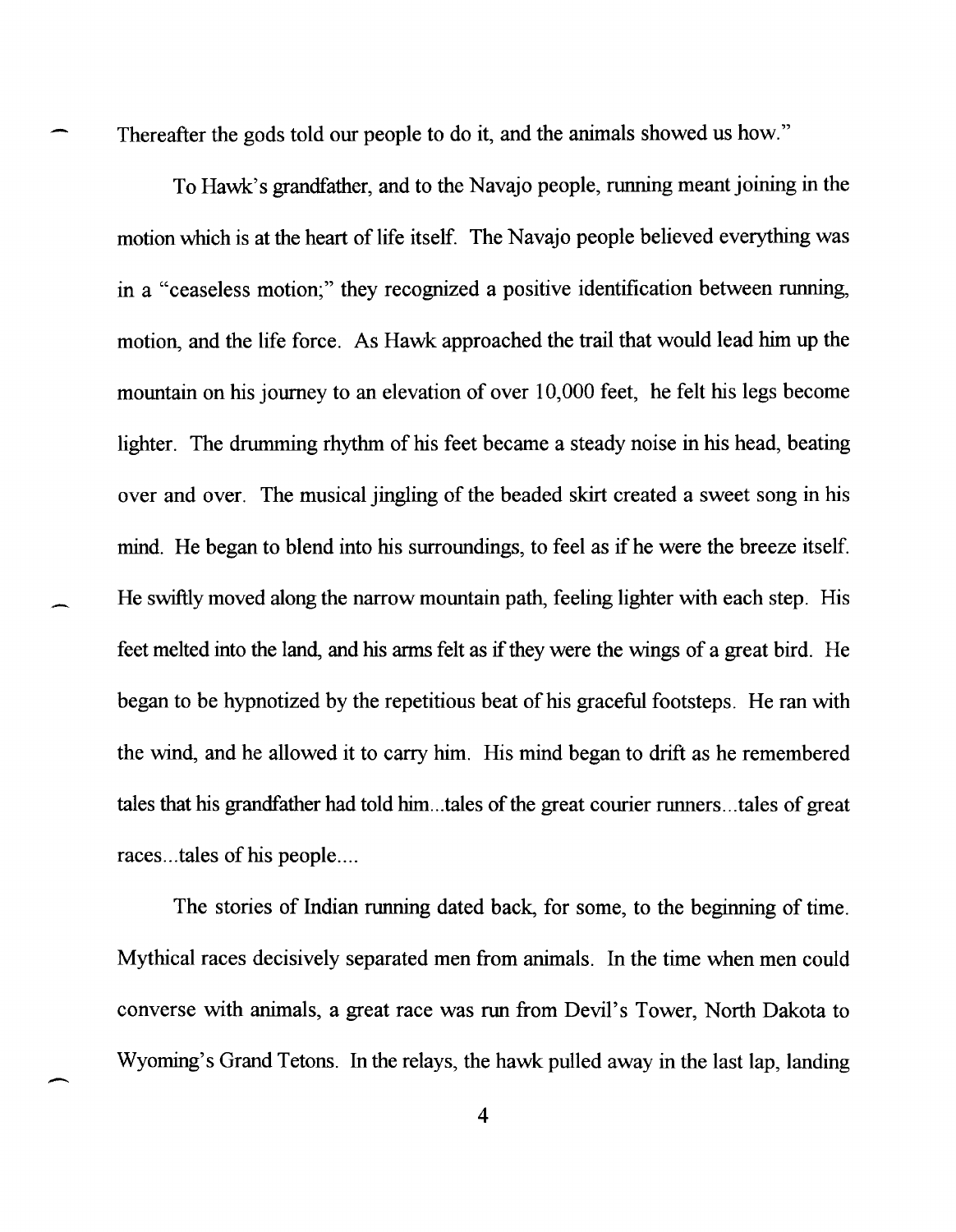on the highest peak. The buffalo remained at the bottom, and the split-hoofed creatures withdrew without a word. It was from this great tale that Little Hawk had earned his name, the swiftest of them all.

Some stories of the Genesis even suggested that the great universe itself was formed from such races. Swift Elk, Hawk's great-great grandfather, believed that dust kicked up during the race between Coyote and Wildcat had created the Milky Way. As Hawk crossed the little rock bridge over the mountain stream, he recalled that the great river into which the stream flowed was formed also from a runner. As he moved inland, the river had evolved in his wake.

Ancient Navajo legends also told of the creation of the four seasons and cardinal directions. These were said to be created by four primordial runs. As the small leather pouch beat rhythmically against his thigh, Hawk was reminded of how the tradition of running helped to hold his culture intact. And, thinking of the ancient legends, he realized the important link running could provide between worlds, a way of communicating with timeless spirits and powers.

Communicating not only with nature, the ancient runners from Hawk's tribe needed to communicate with each other as well. The great runners, he had heard, would run long distances in very short periods of time. They were held in the highest regard, respected as communicators of culture--safekeepers of accurate information.

5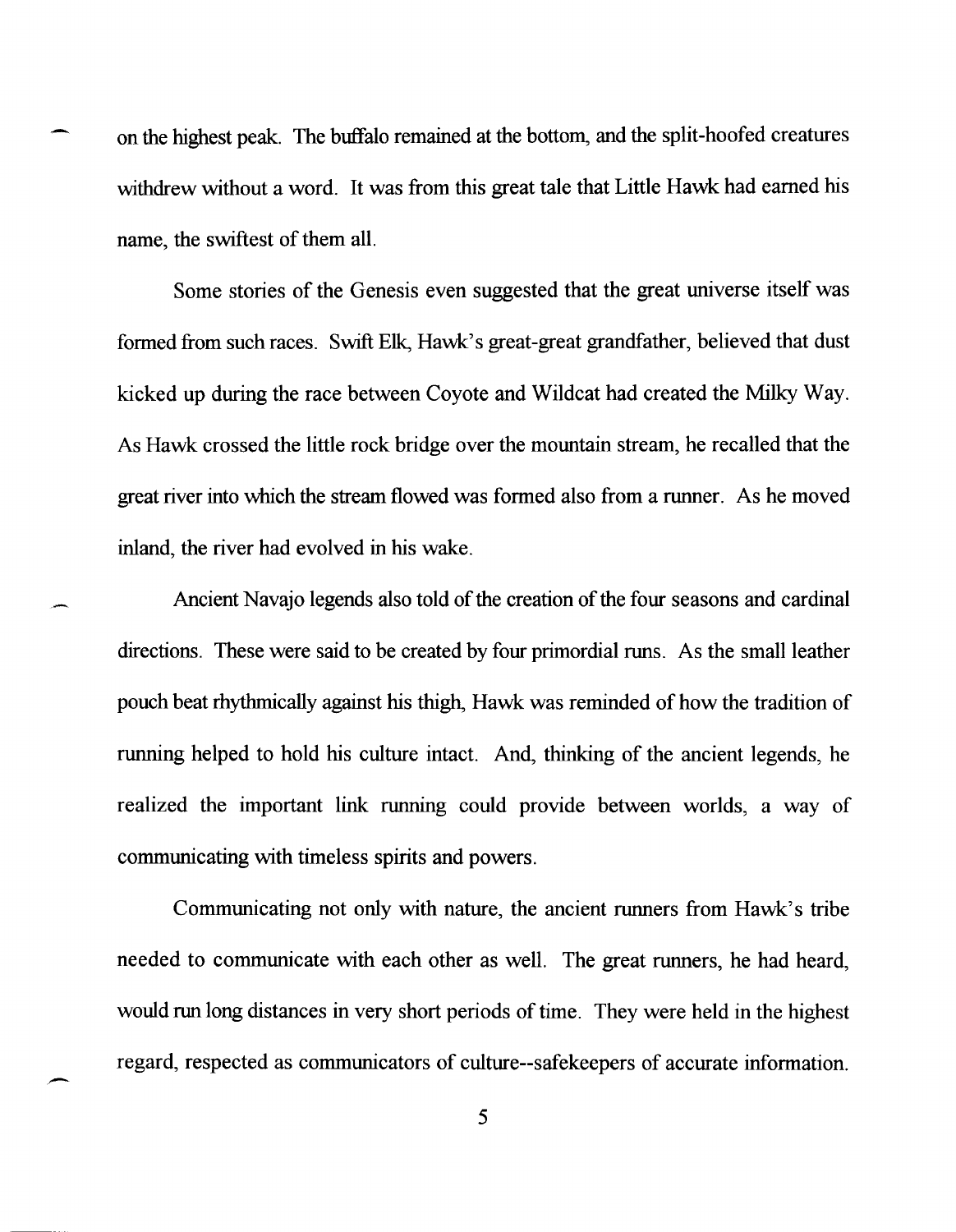Their status was high, as they helped keep their worlds intact and in touch. They were sworn to celibacy, for sexual activity would despoil and weaken them. Completely dedicated to their jobs as messengers, they would run with willingness, endurance, and tranquil braveness, like the hummingbird. They would take in only pure, good foods, eating turtle dove, quail, sweet milk, and Indian cornbread. They were to be always clean, well-groomed and well-shaped, for they were running on a mission--sometimes even an errand for the gods.

Hawk listened to the sounds of the silent mountain air. The wind carried the beautiful birds soaring gracefully, but ever so swiftly, in the clouds above him. They called to him and encouraged him to continue his steps. He ran with a purpose, a sort of dedication that even he did not always understand. Perhaps his ancestors had also felt the same sense of loyalty to the morning ritual, as if they were following a calling that had been sent down to them on the wings of the great hawks.

The great birds, he supposed, had even been an inspiration to his greatgrandfather, Coyote of the Woods. Coyote was a quiet, kind man, smiling gently and speaking little. He performed as the others did when running in company, but when he was alone, he used the "old way." One morning, Coyote left the Navajo village, destined for the mouth of the Gila River, a location 75 miles away. He didn't want anyone else along, and the others respected his wishes. But when Coyote was out of

6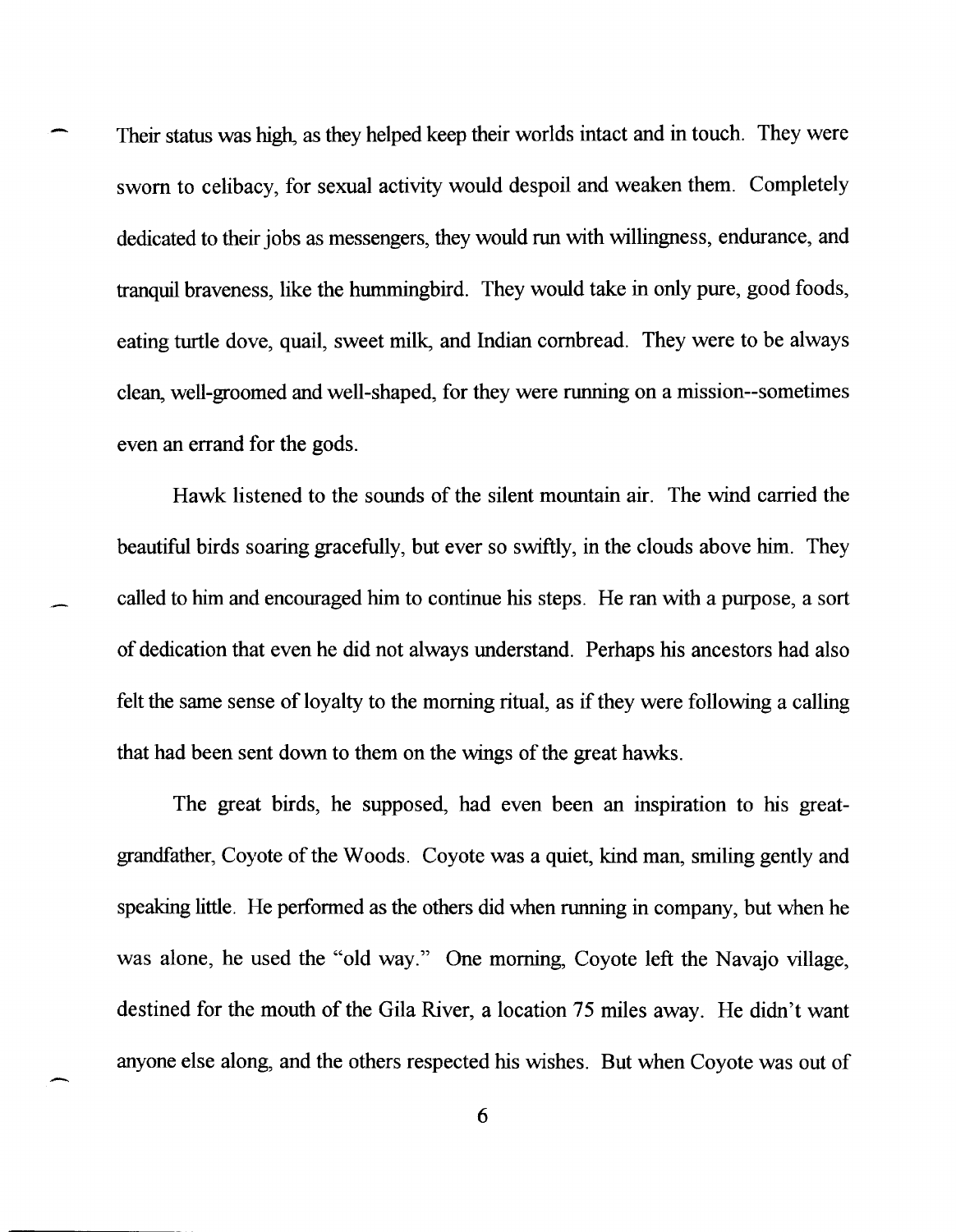sight, the others began tracking him. His stride began to change, and the footprints in the nearby dunes became farther and farther apart, appearing as if he were taking giant steps, his feet touching the ground at long, irregular intervals. When the followers arrived at the village of his destination, they learned that he had reached the mouth of the river at sunrise of the same day he had left them in their home village. No one had witnessed this "teleportation" technique in action. It was not done with the aid of a "spirit helper." Some say it was "ancient knowledge," the knowledge that led Coyote to be one of the greatest Indian runners in all the history of the great Navajo tribe. The knowledge, Hawk felt, had been passed down to him in his blood, flowing stronger than ever like a river of pride throughout his body.

-

-

-

Hawk was, indeed, a very proud man. He had learned much about his heritage, the "old ways," and the traditions of the past. Sometimes, he even wished he had lived in his great-great grandfather's world--a world that now seemed buried in ancient history. So many things had changed, and it was increasingly easier to allow the ways of the modem world to break one's spirit. Several members of Hawk's tribe had converted to the "new ways," leaving tradition far behind and giving little attention to tribal customs. Hawk, too, was influenced by the fast-paced world, but he had managed to keep his Indian spirit alive. He had always been intrigued by his ancestors' powerful connection to nature and the great spirits, and somewhere in his heart, he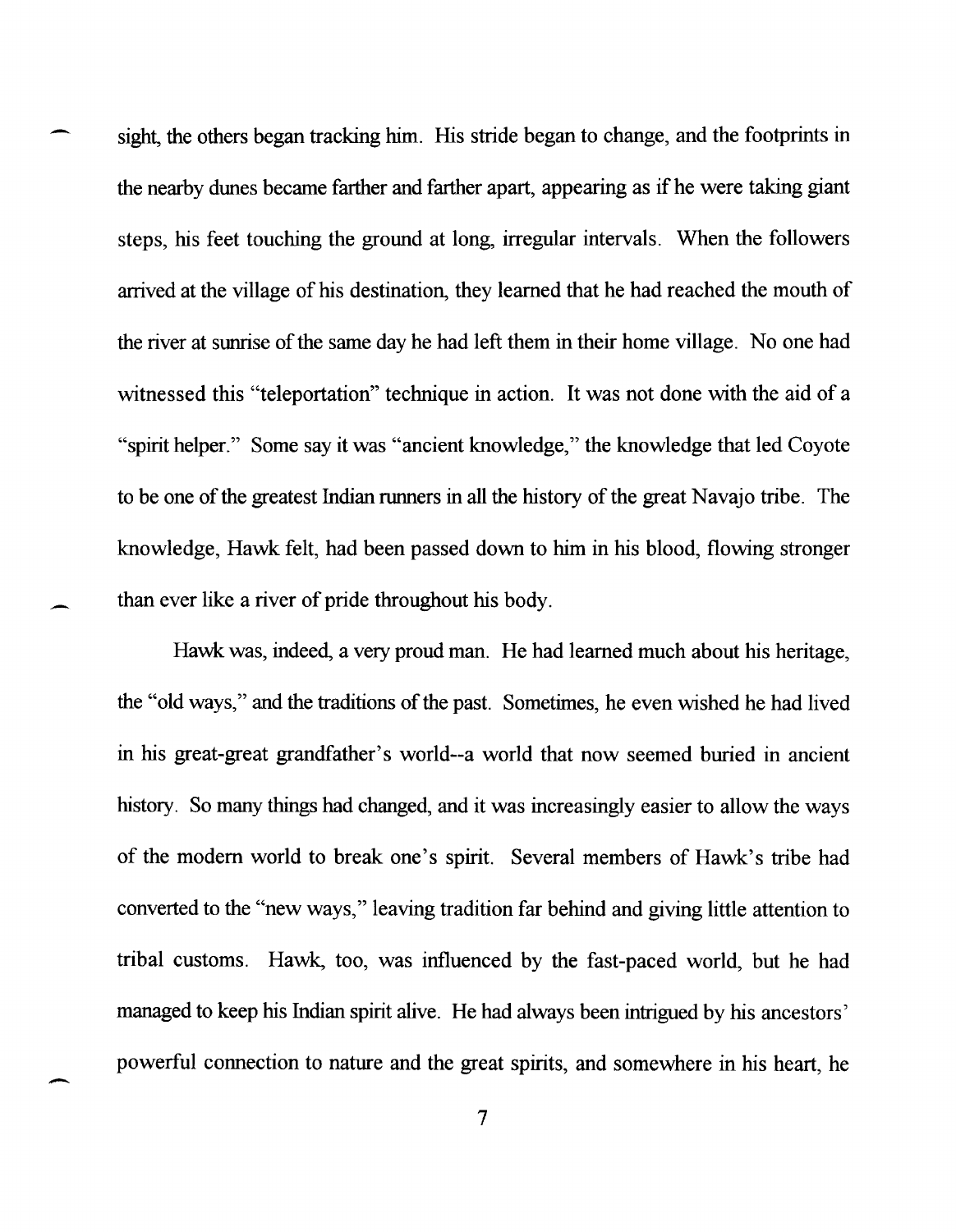retained faith in those "ways of the past."

-

-

The gurgling of the stream was a peaceful and familiar background song in the mountain. As the morning sun began to make itself known, burning away the clouds, Hawk skillfully circled around a jutting rock in the side of the cliff, respectful of its grandeur. He knew the path so well that he maneuvered without even looking at the rock. The hot, dry air smelled fresh as he breathed in deeply. The majestic mountain surrounded him, and he began to feel as much a part of it as the desert bushes that grew from its soil.

"Be racing. With joyful words, be racing. The abdomen, the back. Hawk, be racing." Grandfather's words drove Hawk forward as he continued up the great mountain, his breaths now steady and deep, and his heart pounding like the beat of the ceremonial drum. Grandfather had always raced, and was the "best of the best" in his day. Hawk recalled a story that grandfather's brother, Lone Pine, had told: "Fox set out about three in the morning, ... alternating between sprinting and jogging. Some place between Navajo land and the western desert, he saw the sun hit the distant peaks. He piled up rocks there to remember how far he'd come. About forty miles from Gallup, at the springs near Weaver Creek, he rested again, dipping his piki bread into some water and eating, but not too much.

"It must have been about noon when he got to Gallup and went right to the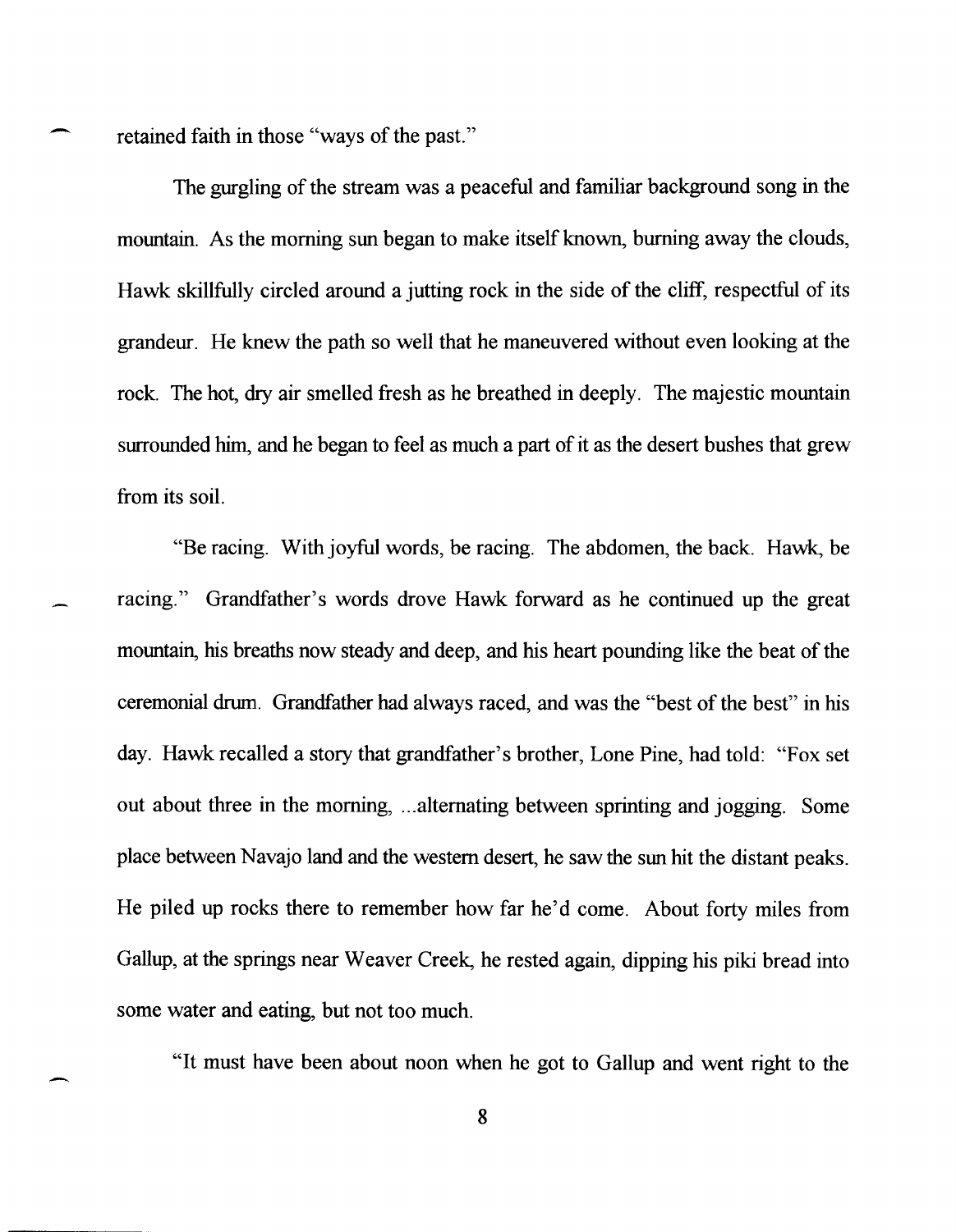Jayhawk Valley Trading Post, where he was to deliver his message. The people there just sort of shook their heads. I guess he handed them the message and they wired it to the Bureau of Indian Affairs people in Washington. He stayed only a half-hour. They rubbed him down and tied food packs around his waist. But the packs were too heavy, so he let them fall off, keeping only his water flask.

"On the way back, he kept changing his gait. As he was coming from the red rocks, his legs began to tighten. Five or six miles from Grants he walked some. Then he ran. When he came within a mile of the village, he was so tired he could only walk. He got in around ten or eleven that night. It was the longest run he ever made, but perhaps the most important. He felt it for days afterward. The tribe members figured he'd gone 186 miles in less than twenty-four hours. He earned a feather in his headdress, and, most importantly, respect from all the members of the Navajo nation. From that day forward, he was looked upon as the greatest runner of his time."

Fox Running had truly been the greatest runner of his time. He was a strong man, filled with wisdom and truth. "Racing is as much an exercise of consciousness as of speed," he would tell Hawk. His tales taught Hawk to race with confidence, but to be fair and honest. "Once," Fox had said, "the proud hummingbird was challenged to a race by the crane. Overly confident, the hummingbird soared ahead in the daylight, but stopped to rest at night. crane continued to flap patiently along. On the fmal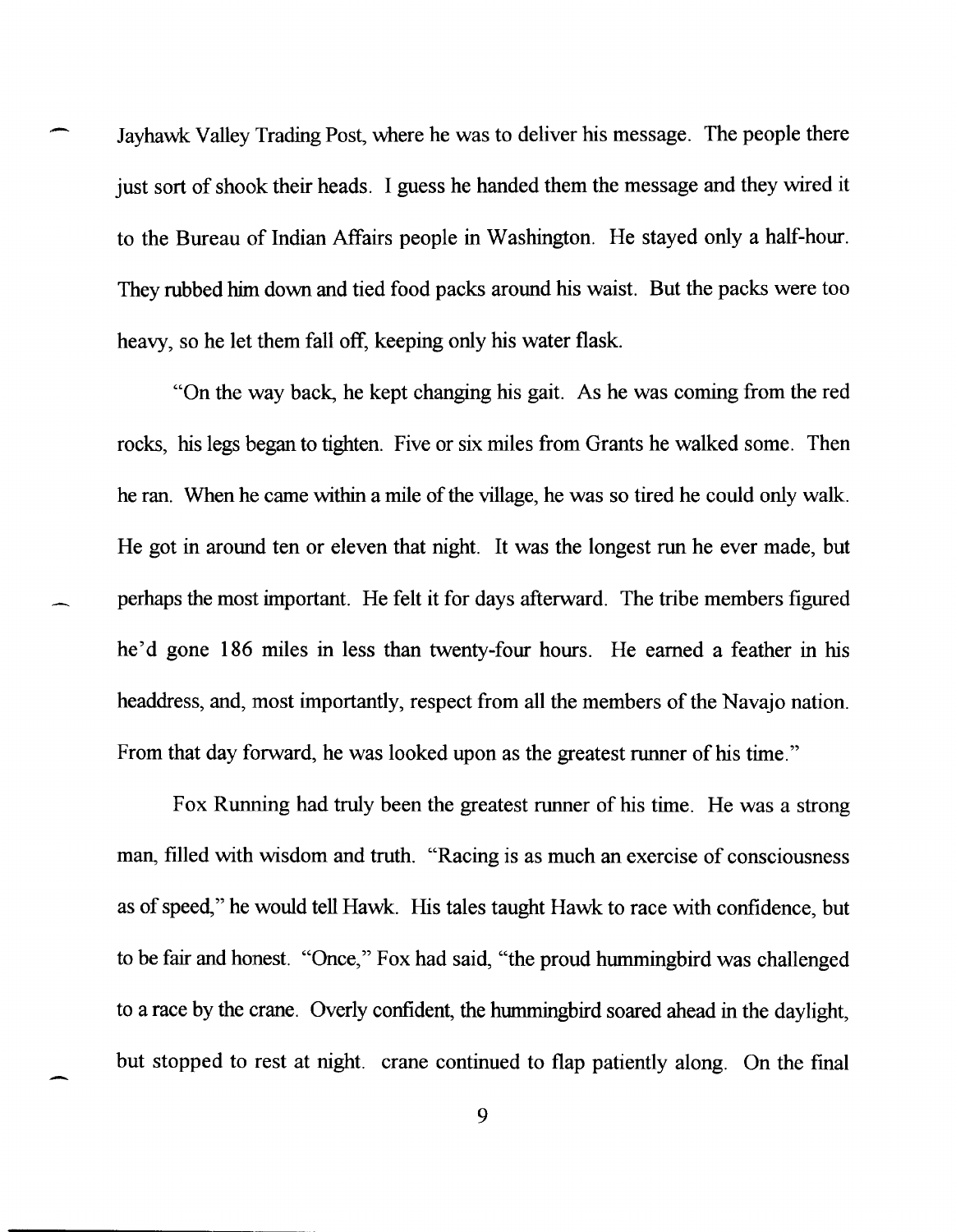evening, to avoid waking hummingbird, crane headed for higher altitudes, reached the ocean, and won the right to inhabit the marshlands forever. You must race with cleverness, my swift grandson. And you must remember to seek spiritual assistance, and that is what gives you strength and good fortune."

Fox knew all about running, and all about spiritual assistance. On one occasion, he had told of a young boy who would become the last ceremonial runner. In the thirteenth day of a fast, a hummingbird spoke to him. "Today, I bless you so. You will be very fast. You will call yourself, 'ceremonial runner man.' They will send you on errands no matter how far off. So I give you the qualities of speed and braveness. You will be exactly as I am."

-

With this "holy gift" of speed came the power of invisibility. The hummingbird's code was strict: To live morally in the future. The boy must not jest idly with people on his mission, nor use bad words, nor steal, nor mock. He was to eat only good things, and be always clean. For durability and power, he must exchange his regular deerskin moccasins for footwear of buffalo hide. A strip of hide tied around his waist would remind him of the messages he was to deliver.

He should not wear red, nor collect firewood from riverbanks where hummingbirds might be nesting. In gratitude for "this mystic power," he must burn tobacco. He must carve a special runner's bowl and spoon to use his entire life, tan a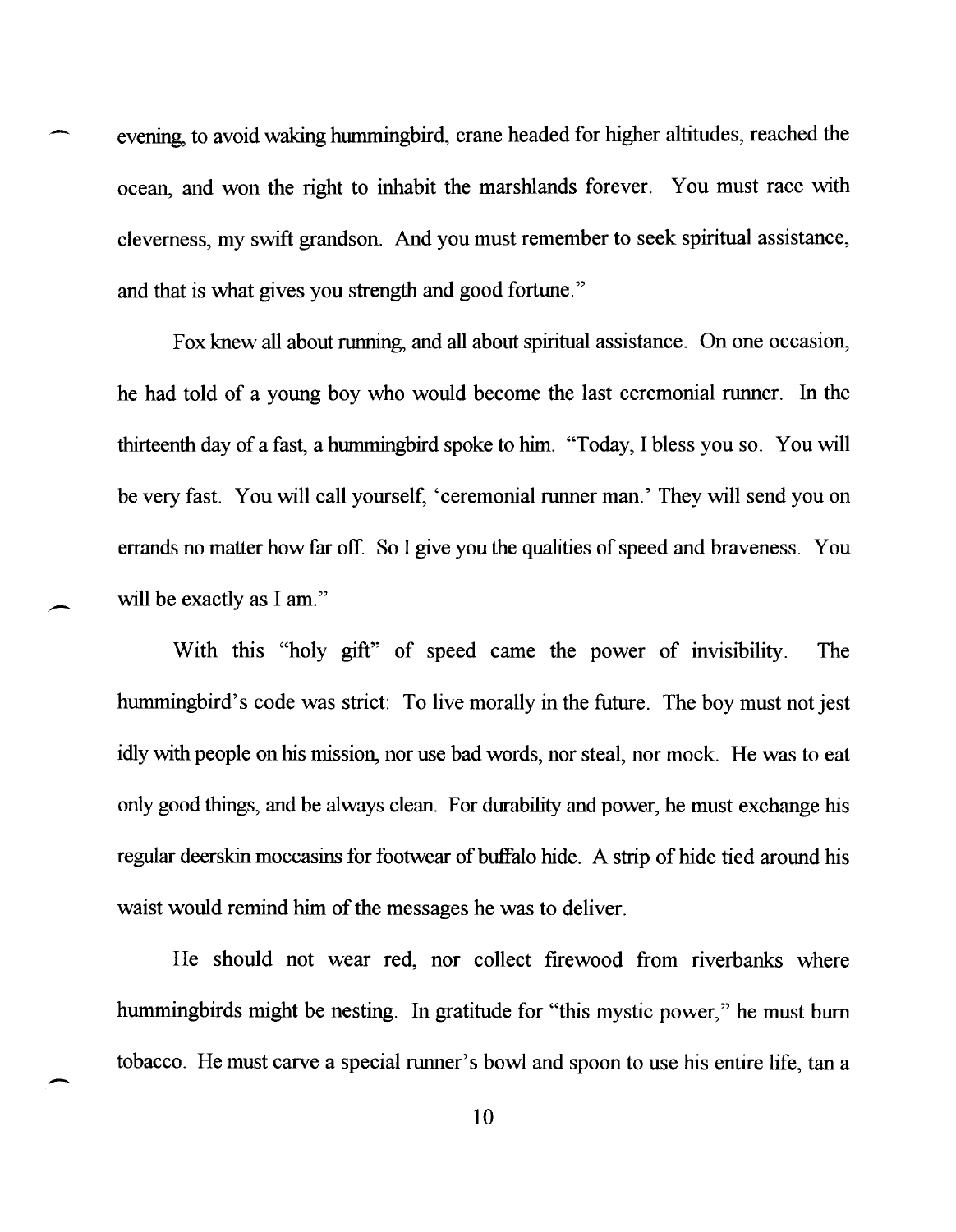bedroll from a spotted deer's skin, and sleep on the south side of his host's teepee. On runs he should carry the dried buffalo heart for strength.

On the fourth day of instructions, two hummingbirds had the boy strip down. When he was standing with the river up to his neck, they circled above his head until the earth "fell fast and whirled." The birds blew into his mouth four times, so strongly that he could not speak, as if to permanently expand his lungs for the work ahead. They said to him, "Perhaps this day you are the last ceremonial runner," and then they flewoff.

At home, the boy took a sweat bath, picked up a spotted deer hide, and soon amazed everyone by his effortless running at top speed. From village to village he delivered council declarations in record time. He burned tobacco to the forces of nature and remained clean and pure. When he was an old man and close to death, the last runner warned: "Later on there will be many people who will ruin you. They won't be Indians and will think nothing of your rules. Later on you will have no one who will go about telling anything that happened to you. You will have a hard time. Even whenever you die you will not know that of each other if no one goes about reporting it, when you lose the ceremonial runners." Those ceremonial runners, Hawk thought, had been lost in their functional capacity in the tribes. But their tradition lived on, and Hawk felt connected with the last ceremonial runner through the spirits that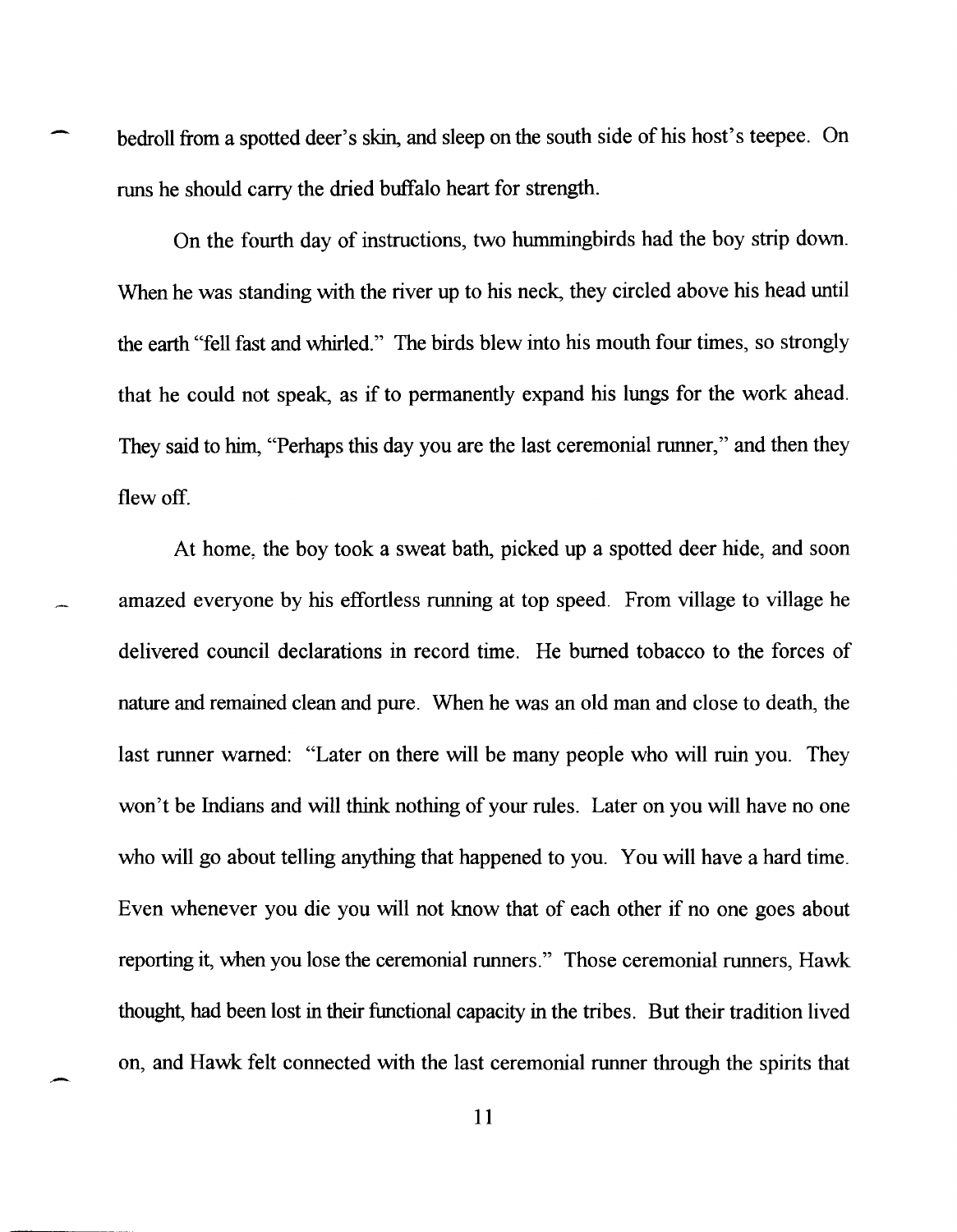guided him.

-

-

He had often wondered if the "last ceremonial runner" was his grandfather, Fox Running. Hawk had noticed a reminiscent gaze in Fox's eyes as he told the story, as if he had been there himself. But about such spiritual experiences one should not speak, for it may offend the gods. Whether the event had taken place just as Fox had told it or not Hawk was not sure. But what he was sure of was that Fox had been close to the spirits and had more than likely had such an encounter.

Hawk, too, had often wanted to have such an experience. He could only imagine the exhilaration Fox must have felt as he ran. He had possessed that special quality, the tie that seemed to connect him with the Gods. Fox had been a great runner with a great spirit, and Hawk knew that he too shared the same love for the run as his grandfather.

"Oooooooooo-waaaaaaaay-witch-awatcha. Oooooooo-waaaaaaay-oooma-pah." The spiritual chant spontaneously rolled from Hawk's tongue. The powerful echo of his voice filled the canyon and blended with the sound of the waterfall. Hawk felt his spirit lifting, transforming him into the great bird of the blue sky. His mind was completely opened, and his lungs were filled with the cleansing mountain air. Each stride carried him closer to the heavens, lifting him like a hawk. His body soared along the narrow path, oblivious to all but nature alone. He was one with his surroundings,

12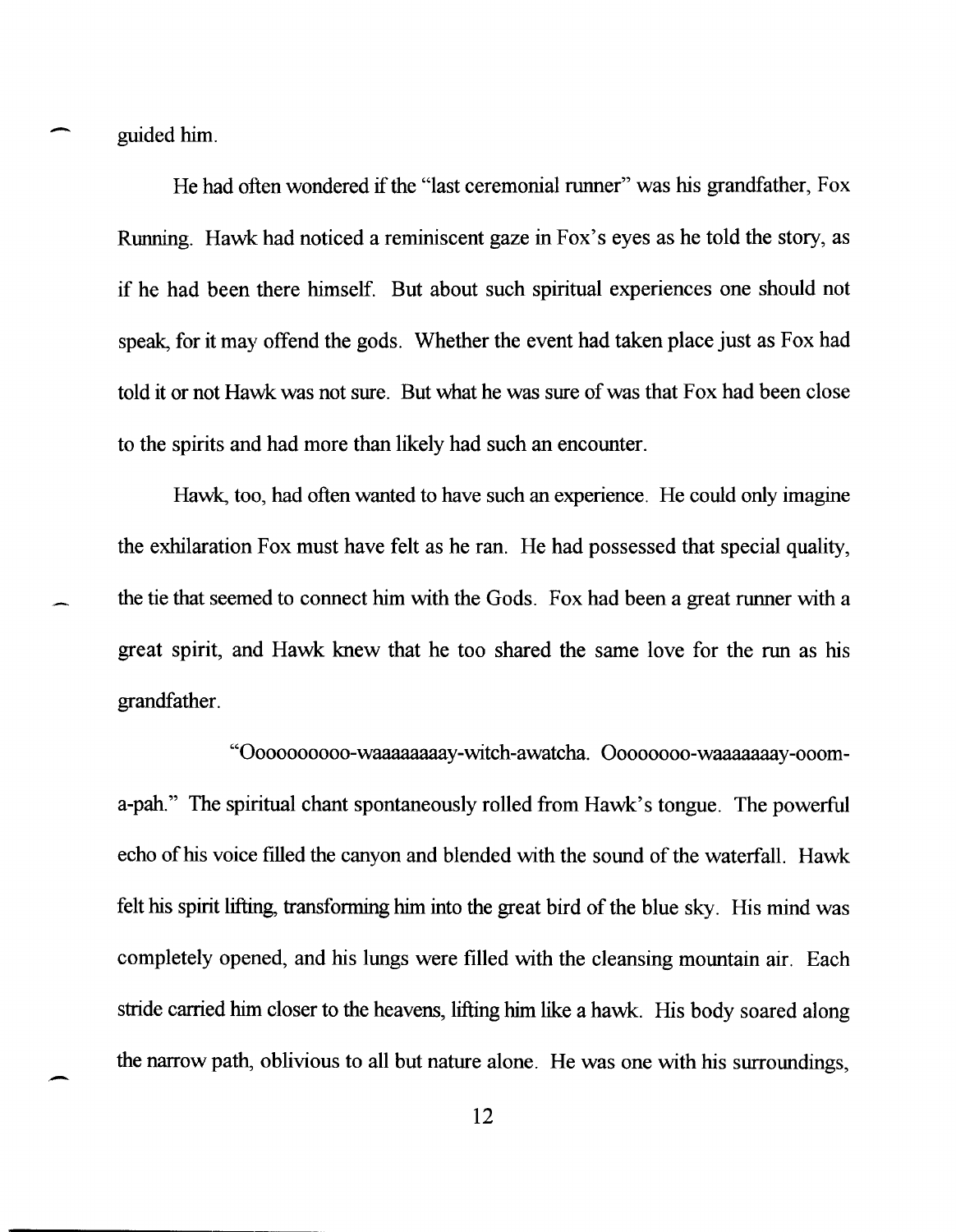vigorously alive and driven.

-

-

Hawk traversed the steep edge of the cliff, feeling as if he could step off and fly straight up to join the winged creatures. The shade of the overshadowing trees now cooled his moist, brown skin, and the misty air of the wooded trail provided a shield from the hot sun. Below, the city continued to fade into the distance, becoming smaller and less important. The hustle and bustle of the busy metropolis was only a memory now, and the sounds of the quiet mountain encompassed him. Above the layer of trees, the blue sky was only an arm's reach away, an extension of the mountain's peak.

The power of the run consumed him. He was united with his world; he was one with nature. At that brief moment in time, his destiny had been fulfilled. The magnificence of the mountain provided the hallowed backdrop for such a divine experience. Running this narrow path was an accomplishment in itself, and the privilege of closeness with nature that it provided made it an exceptional environment. Hawk had always been in awe of the beautiful mountain. As he ran up the trail, he felt as if he were traveling to another land, a world away from reality. The peaceful breeze greeted him, and the rolling rocks made him feel safe and protected. Many runners, Hawk knew, had trained for great races on that very path, and the future held plenty of new feet that would pass along the mountainside.

Nature was the omnipotent force of life. In the tribes, Hawk remembered, many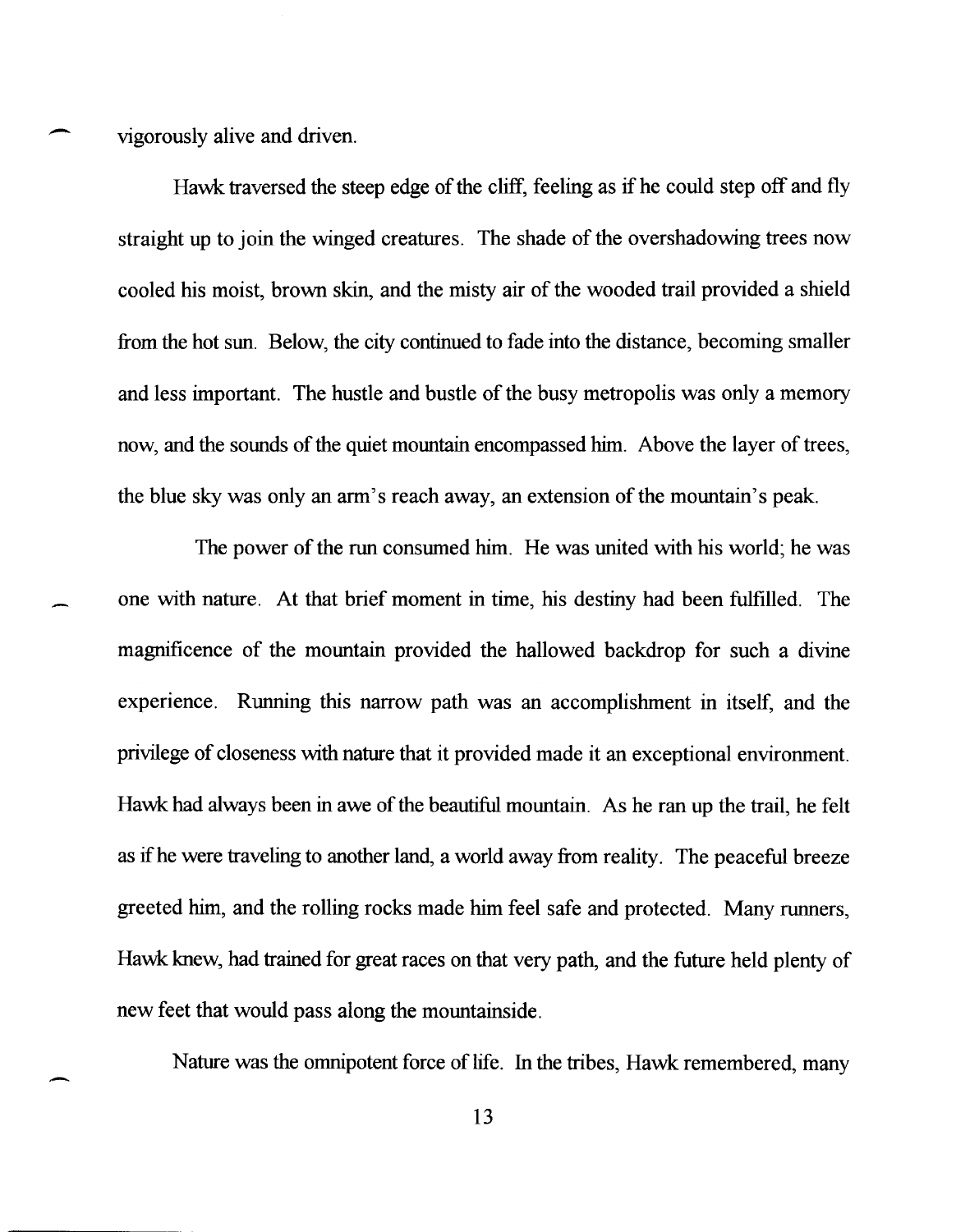- ceremonies were practiced to express respect for and cooperation with the forces of nature. His people prayed for rain, asked for good crops, and made sacrifices to the gods in exchange for strength during war. Hawk's mind drifted back to the ritual he recalled from his days as a young boy in the tribe. The words of the Navajo Chief had remained very clear....

"When the Sand Chief, the chief of the land, takes the prayer feathers, to pray on them and leave them in the fields, he goes barefooted and without covering on his limbs or body. The Cloud Chiefs may then see that he wants rain. He runs swiftly that the clouds may come swiftly, that his prayers be quickly answered. He loosens his hair, and lets it hang over his shoulders, for thus the Cloud Chiefs carry the rain clouds. He makes a far circuit on the first day, because the Cloud Chiefs live far away. He goes to the northwest, southwest, northeast, and southeast, to call the attention of all the Cloud Chiefs .... On each succeeding day, he travels in a shorter radius. It is thus we want the rain clouds to come, nearer and nearer, until on the concluding day of the ceremony they shall have come overhead and poured down the heavy rain upon ourselves, our houses, and all the surrounding lands, and we may see the arroyo full of running water and listen to its sweet sound."

Hawk had never forgotten that day. Late in the afternoon, the rains had fallen like a blanket from the skies, coming from every direction. It had been the grandest

14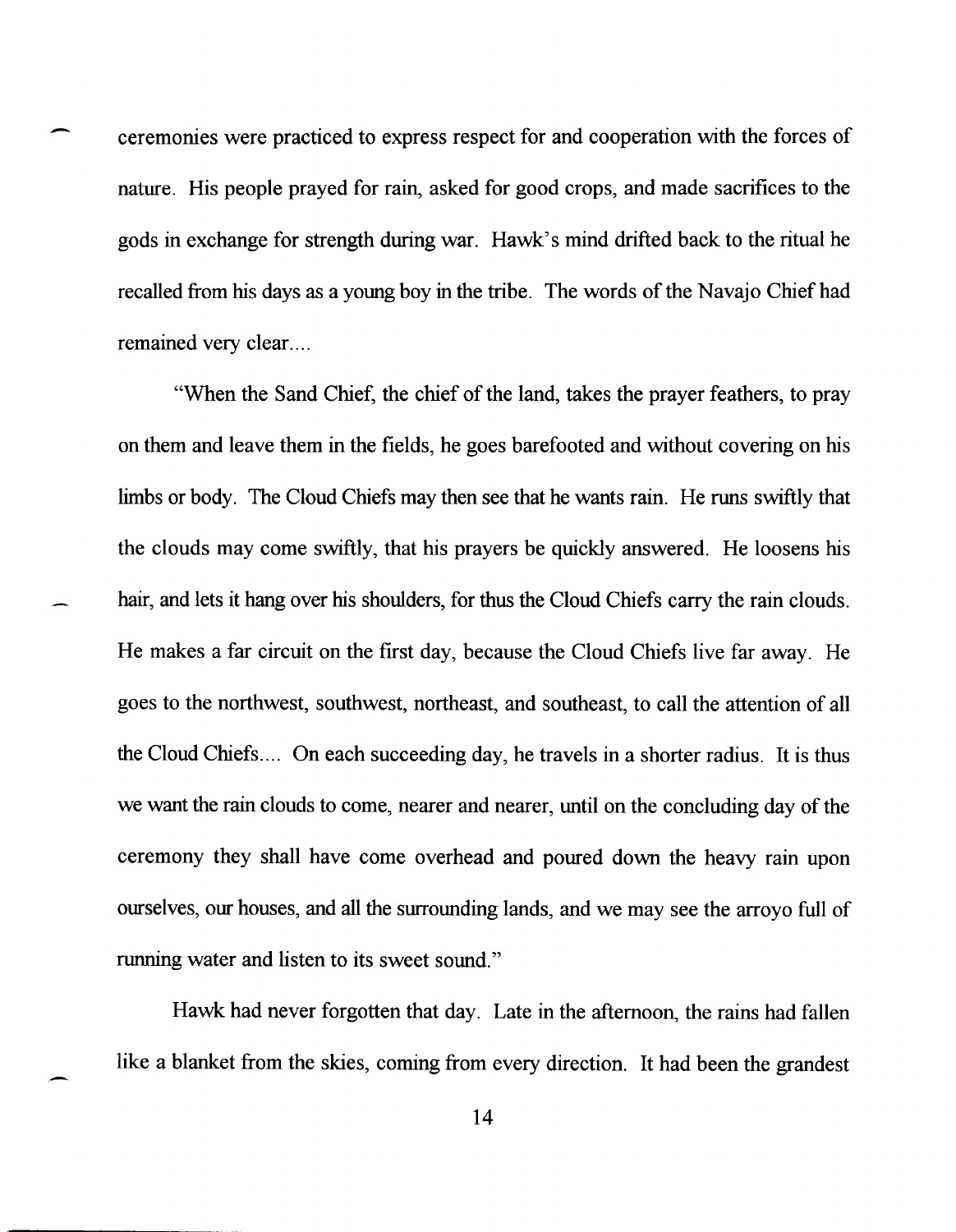downpour he had ever seen. From that day on, he had believed in the magic of the rituals, and especially in the mystical powers of the ceremonial runners.

-

 $\overline{\phantom{0}}$ 

Hawk glanced to his right and watched a deer bound gently down the mountainside. This great mound of rock and earth was a home to many animals. Today, as always, Hawk, too, felt as if he were in his own home. The familiarity of the fresh air and silent power comforted him. And his never-failing respect for the mountain united him with his environment.

"Oooo-way-aawwwaa-waaaaay-ohh-waaaay-awana-ohhh-way-oh ... " The words felt good in Hawk's throat, ringing out across the trees and filling the sky. "Oooo-wayawano-way, awano-way-ohoh-waaaay..." The spirit inside him burst from his soul through his chant, and he was overcome by the power of his song. Chills ran down his spine as he sprinted proudly up the rocky trail. His spirit engulfed him and eased his stride--lifting him upward toward the heavens. The miniature village below was just a shadow now, a toyland with tiny cars and little buildings. He flew up the mountainside, oblivious to the unimportant scene a mile below. His arms became like the wings of a bird, helping his legs to swing smoothly past each other.

He pictured the runners of old in his head, gliding across the open desert on a mission. He imagined their muscular stature, their weathered faces, marked by high cheekbones and eyes of determination. He saw the strength in their legs, and felt the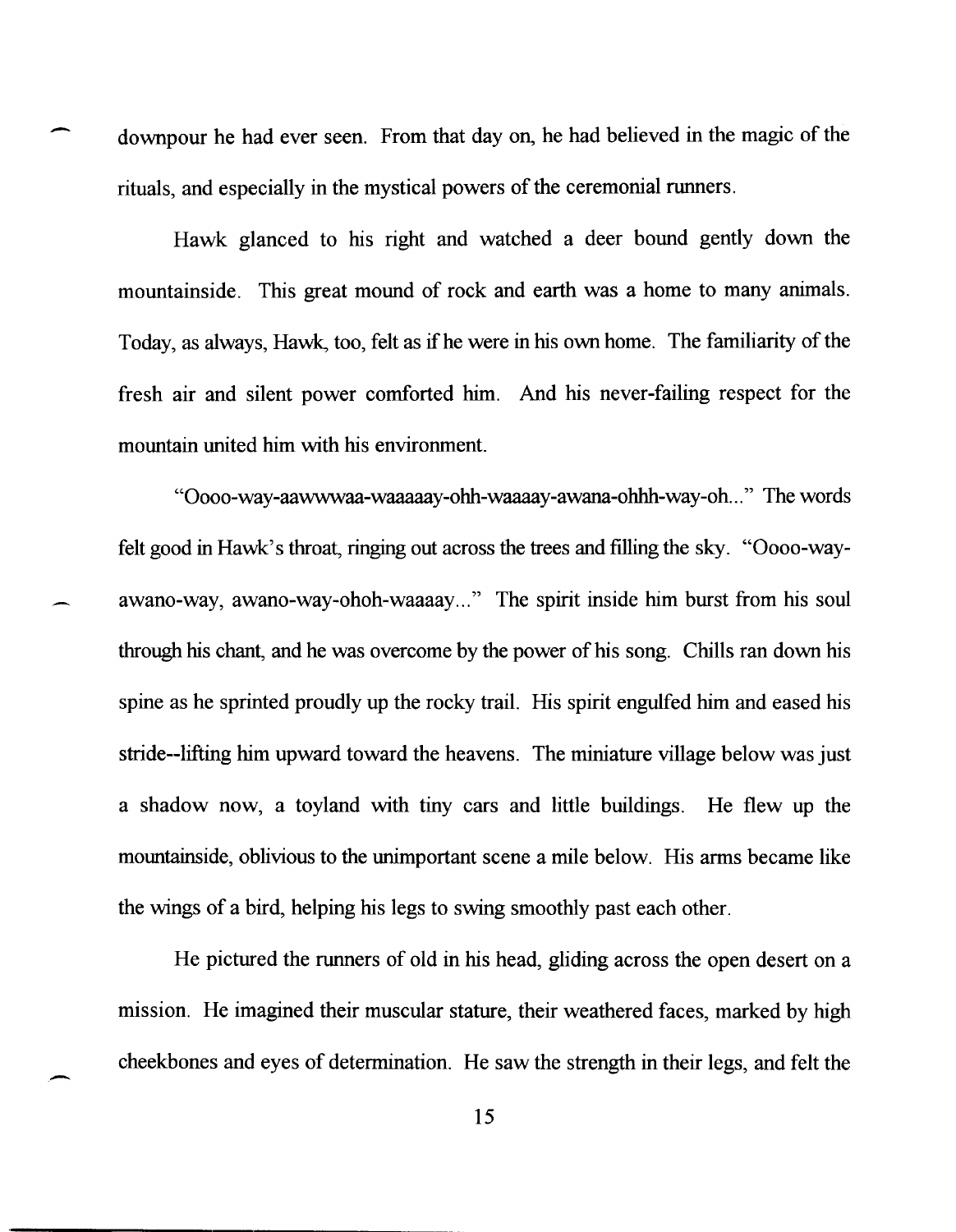power of their explosive strides in his own. Small beads of perspiration fell from his prominent forehead, dropping to the ground in an effortless shower. His eyes remained steady, confident and driven, focused only on the path ahead.

With an eruption of emotion, he crossed the final rock cluster and turned to the final leg of the path, the peak of the mountain in clear view. A great wind swept against his back, twirling the thick black locks on his head. He looked toward the sky, and saw there in the clouds the image of a great hawk, the clouds flapping in the wind as if they were the bird's wings. The other clouds parted, and the bright rays of the sun reflected above, outlining the hawk's shape with a golden glow. Hawk ran. He leaped toward the top of the mountain in his peak moment--the culmination of the run. He heard only the wisping of the brisk wind. He felt only the pounding of his heart. He saw only the picture of the great Indian runners in his mind, and the vision of the hawk in the turquoise sky. He stretched his arms up to the clouds, and cried out with an intense display of power. He reached the top of the great mountain, his legs burning with the exertion of the run. There, he fell to his knees, completely overcome with the experience.

At that moment, Hawk's world came together. He became his name, he was a great bird, the king of the sky. He believed in his people, his faith was renewed. He reached down with his hands, keeping his eyes lifted toward the heavens. He opened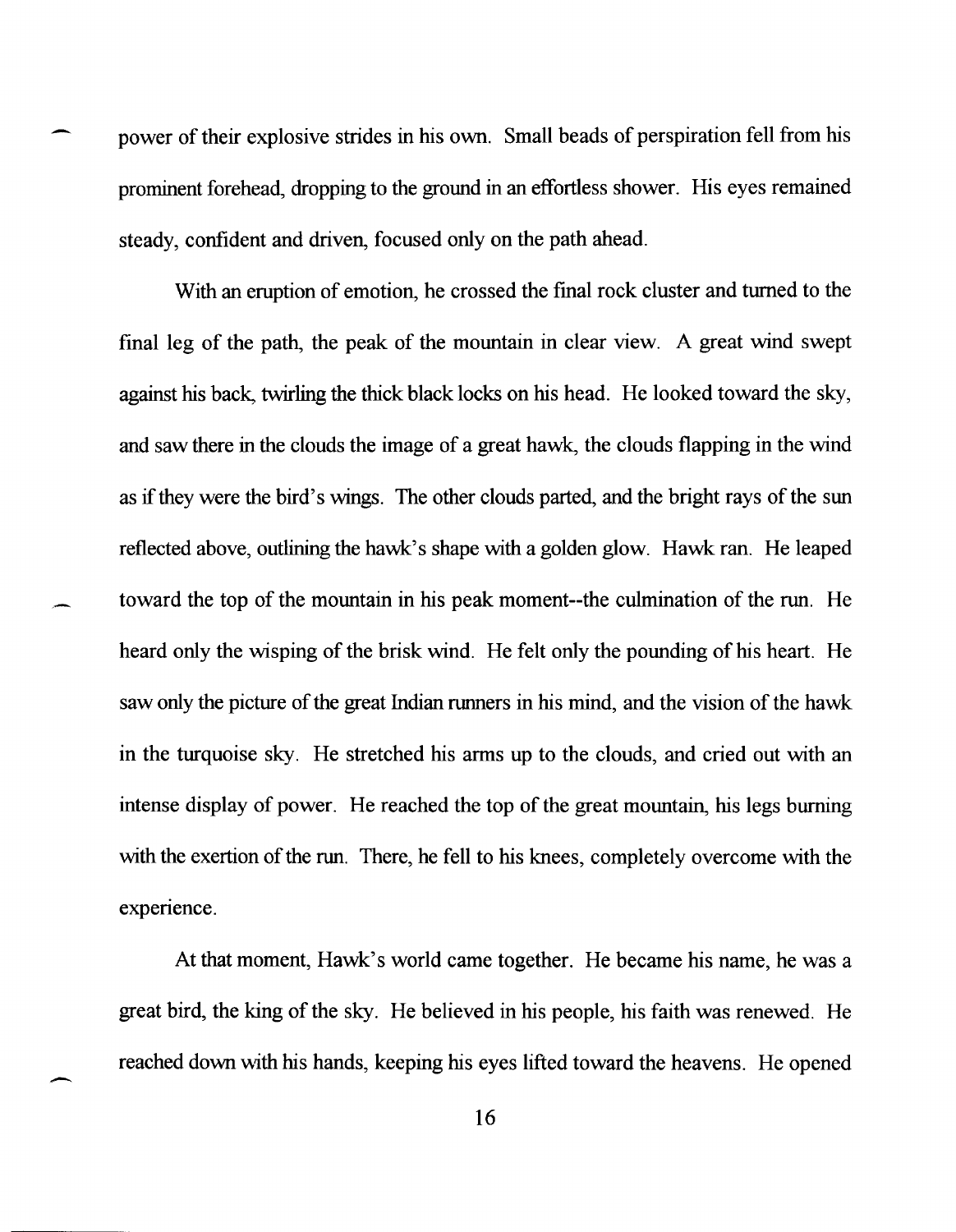the small leather pouch and took from it a weathered piece of rock. The stone felt smooth in his palm and cool from the protection of the leather. Hawk's heart pounded loudly as he continued to gaze up toward the heavens. He felt the rush of excitement sweep through his entire body, the wind still whipping through his hair from behind. Hawk raised the stone up in front of his face and lifted it to his eyes. He looked down, and read the crudely carved inscription:

> *The mountain, I become part of it... The herbs, the fir tree, I become part of* it. *The morning mists, The clouds, the gathering waters, I become part of* it. *The sun that sweeps across the earth, I become part of* it. *The wilderness, the dew drops, the pollen. .. I become part of* it.

As Hawk finished reading the poem, he looked to his side. There, sitting on a large rock within his reach, was a beautiful hawk. The magnificent bird spread its wings in an enormous display of strength. The powerful breeze ruffled the hawk's feathers and swept through Little Hawk's hair. At that moment, Hawk felt as one with the great bird--on this day, Little Hawk of the Eastern Wind had become the hawk that now shared the mountain top with him.